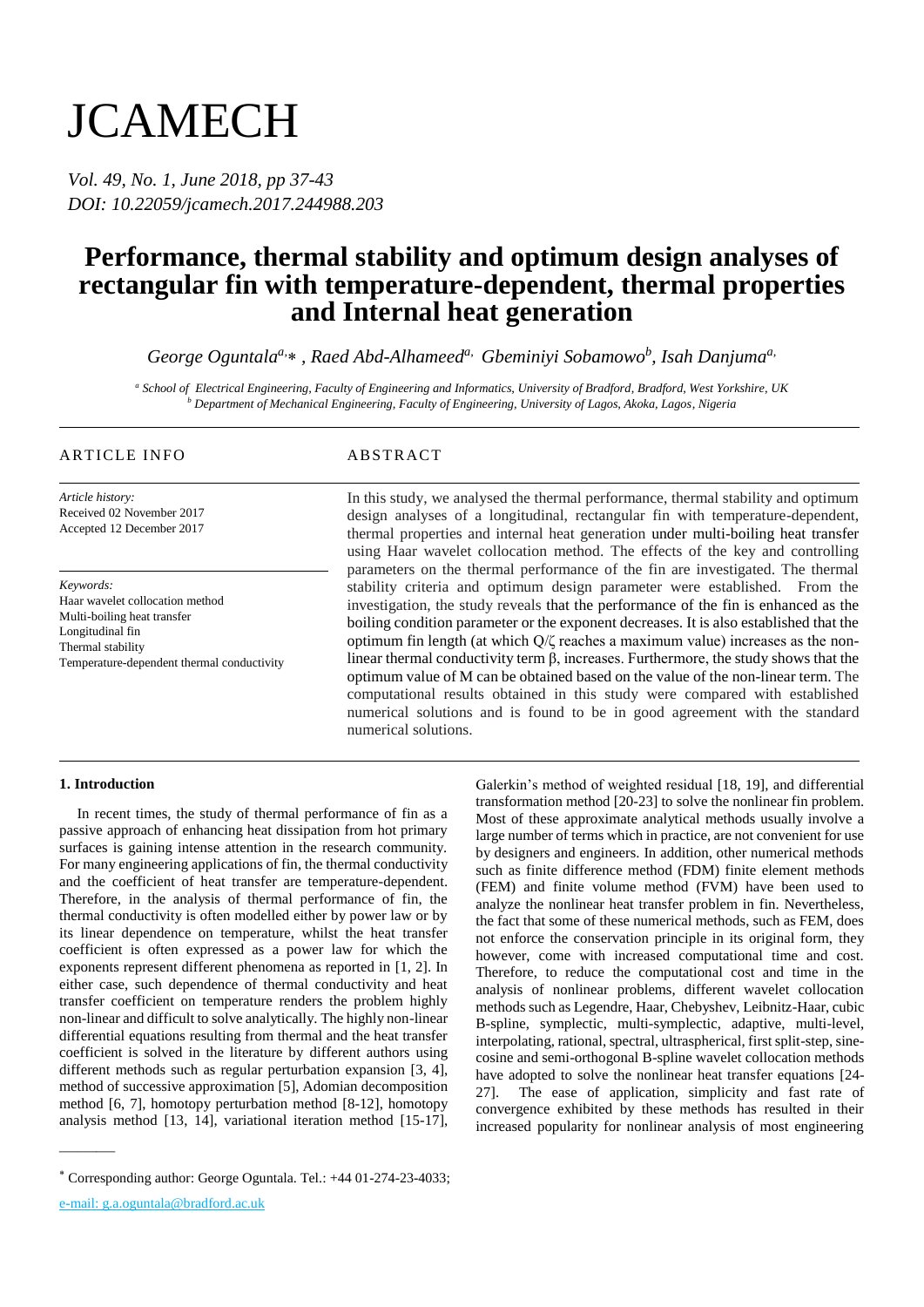systems, including nonlinear heat transfer problems of fins [\[28-](#page-6-6) [33\]](#page-6-6). In addition, wavelet collocation method exhibits several desirable characteristics including the ease of handling periodic boundary conditions to solve the nonlinear differential equations directly without simplification, linearization, and perturbation. Furthermore, the need for Taylor's series expansion, mesh independent study, determination of auxiliary parameters, functions, Lagrange multiplier, Adomian polynomials and recursive relations as carried out HAM, VIM, ADM, VIM, DTM, for the analysis of nonlinear problems is not a requisite using wavelet collocation methods. Thus, wavelet collocation methods offer relative simplicity, high accuracy, orthogonal and normalization, possession of close support, the possibility of implementation of standard algorithms. Hence, in this paper, we applied the Haar wavelet collocation method (HWCM) to numerically analyse the thermal performance and thermal stability of longitudinal rectangular fin with temperature-dependent thermal properties and heat generation under multi-boiling heat transfer modes. The numerical solutions established are used to investigate the effects of nonlinear thermal conductivity, convective and porosity parameters on the thermal conductivity of the fin.

#### **2. Model Development**

Consider a rectangular longitudinal fin of length *l* that is exposed on both faces to a convective environment at temperature,  $T_{\infty}$  and with temperature-dependent heat transfer coefficient, *h(T),* thermal conductivity, *K(T)* and internal heat generation, *qint. (T)* shown in Fig.1. Assume there is no contact resistance where the base of the fin joins the prime surface, and that the fin thickness is negligible compared with its height and length.



Fig.1 The geometry of straight rectangular fin [30]

The governing differential equation for the fin can therefore be expressed as:

$$
\frac{\partial}{\partial x}\left[k(T)\frac{\partial T}{\partial x}\right] - \frac{h(T)}{A_{cr}}P(T - T_{\infty}) + q_{int}(T) = 0\tag{1}
$$

The boundary conditions are

$$
x = 0, \quad T = T_o
$$
  
\n
$$
x = L, \quad \frac{dT}{dx} = 0
$$
\n(2)

The temperature-dependent thermal properties and internal heat generation of the fin are given respectively as:

$$
k(T) = k_a [1 + \lambda (T - T_\infty)]
$$
\n(3)

$$
h(T) = h_b \left( \frac{T - T_{\infty}}{T_w - T_{\infty}} \right)^n \tag{4}
$$

$$
q_{\rm int}(T) = q_a [1 + \psi (T - T_{\infty})]
$$
\n<sup>(5)</sup>

In the literature, the exponential constant *n* (multi-boiling heat transfer mode constant) often varies between -6.6 and 5. However, in most practical applications, *n* lies between -3 and 3 [\[32,](#page-6-7) [33\]](#page-6-8). The value of *n* varies under different conditions. *n* represents laminar film boiling or condensation when  $n = -1/4$ , laminar natural convection when  $n = 1/4$ , turbulent natural convection when  $n=1/3$ , nucleate boiling when  $n=2$ , radiation when  $n=3$  and  $n=0$ , which implies a constant heat transfer coefficient.

substituting Eqs. (3-5) into Eq. (1), we have

$$
\frac{d}{dx}\bigg[k_a[1+\lambda(T-T_\infty)]\frac{dT}{dx}\bigg]-\frac{h_bP(T-T_\infty)^{n+1}}{A_c(T_w-T_\infty)^n}+q_a[1+\psi(T-T_\infty)]=0\tag{6}
$$

However, to achieve a non-dimensionalise Eq. (6), we introduce the following dimensionless parameters;

$$
X = \frac{x}{L}, \quad \theta = \frac{T - T_{\infty}}{T_b - T_{\infty}}, \quad H = \frac{h}{h_b}, \quad K = \frac{k}{k_a}, \quad M^2 = \frac{Ph_b L^2}{A_c k_a},
$$
  

$$
Q = \frac{q_a A_c}{h_b P(T_b - T_{\infty})}, \quad \gamma = \psi(T_b - T_{\infty}), \quad \beta = \lambda(T_b - T_{\infty})
$$
(7)

Therefore, the dimensionless form of the governing differential Eq. (6) and the boundary conditions can be expressed as:

$$
\frac{d}{dX}\left[ (1+\beta\theta) \frac{d\theta}{dX} \right] - M^2 \theta^{n+1} + M^2 Q (1+\gamma\theta) = 0
$$
\n(8)

which can be rewritten as

$$
\frac{d^2\theta}{dX^2} + \beta\theta \frac{d^2\theta}{dX^2} + \beta \left(\frac{d\theta}{dX}\right)^2 - M^2\theta^{n+1} + M^2 Q(1+\gamma\theta) = 0
$$
\n(9)

The dimensionless boundary conditions are

$$
X = 0, \quad \theta = 1
$$
  

$$
X = 1, \quad \frac{d\theta}{dX} = 0
$$
 (10)

#### **3. Haar Wavelet**

Haar wavelet is a system of square wave where the first curve is marked up as  $h_0(t)$  and the second curve is marked up as  $h_1(t)$  as defined by:

$$
h_0(x) = \begin{cases} 1, & 0 \le x < 1 \\ 0, & \text{otherwise} \end{cases} \tag{11a}
$$
\n
$$
h_1(x) = \begin{cases} 1, & 0 \le x < 1/2 \\ -1, & 1/2 \le x < 1 \\ 0, & \text{otherwise} \end{cases} \tag{11b}
$$

where  $h_0(t)$  and  $h_1(t)$  are the scaling function and mother wavelet, respectively.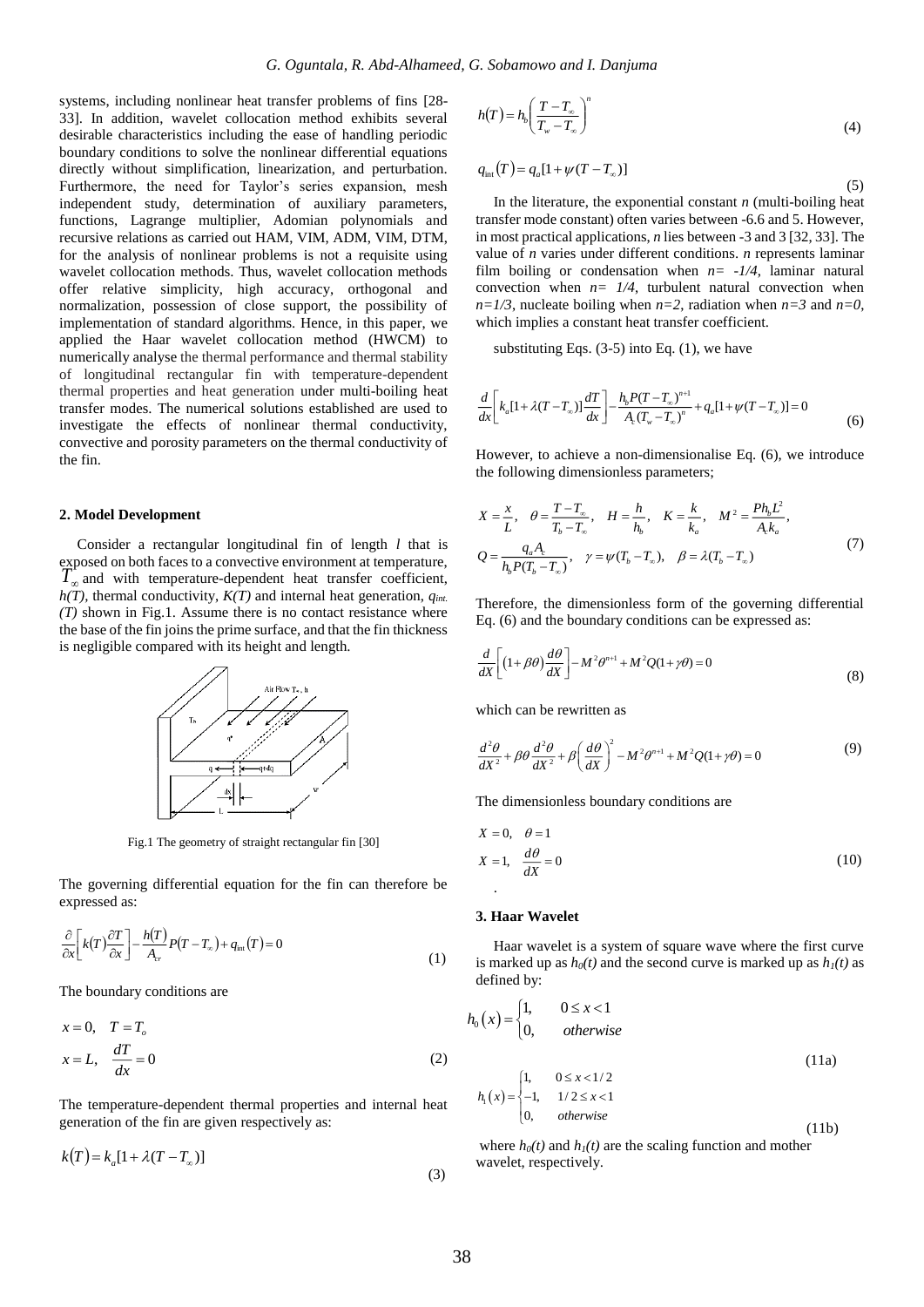To carry out wavelet transform, Haar wavelet use dilations and translations of functions, such that for  $x \in [0,1]$ , the Haar wavelet function is defined as;

$$
h_0(x) = \frac{1}{\sqrt{m}}
$$
  

$$
h_i(x) = \frac{1}{\sqrt{m}} \begin{cases} 2^{\frac{j}{2}}, & \frac{k-1}{2^j} \le x < \frac{k-0.5}{2^j} \\ -2^{\frac{j}{2}}, & \frac{k-0.5}{2^j} \le x < \frac{k}{2^j} \\ 0, & otherwise \end{cases}
$$
(12)

where  $m = 2<sup>j</sup>$  indicates the level of the wavelet.

Here,  $i = 0, 1, ..., m-1$  and  $k = 0, 1, ..., 2^{j} - 1$  represents the translation parameters, whilst  $j = 0, 1, ..., J$  is the dilatation parameter, and *J* is the maximum level of resolution. The index *i*, represents a number of wavelets is given by  $i = m + k - 1 = 2^{j} + k - 1$  where the maximum value of *i* is given as  $i = 2M = 2^{j+1}$ . It is assumed that  $i = 1$  corresponds to the scaling function for which  $h_i \equiv 1$  in [0,1]. Thus, the collocation points are defined as:

$$
x_j = \frac{j - 0.5}{2M}, \qquad j = 1, 2, ..., 2M
$$
 (13)

and discretizing the Haar function  $h_i(x)$ , the Haar coefficient matrix  $H(i, j) = h_i(x)$ , which is of  $2M \times 2M$  dimension. In addition, the operational matrix of integration is obtained by integrating Eq. (12) as

$$
p_{i,1}(x) = \int_0^x h_i(x')dx',
$$
 (14)

and

$$
p_{i,v+1}(x) = \int_0^x p_{i,v}(x') dx', \qquad i = 2, 3, ... \tag{15}
$$

On evaluating these integrals by using Eq. (12), we have;

$$
p_{i,1}(x) = \begin{cases} x - \frac{k}{2^{j}} & \text{for } x \in \left[\frac{k}{2^{j}}, \frac{k+0.5}{2^{j}}\right) \\ \frac{k+1}{2^{j}} - x & \text{for } x \in \left[\frac{k+0.5}{2^{j}}, \frac{k+1}{2^{j}}\right) \\ 0 & \text{otherwise} \end{cases}
$$
(16)  

$$
\left(\frac{1}{2}\left(x - \frac{k}{2^{j}}\right)^{2} & \text{for } x \in \left[\frac{k}{2^{j}}, \frac{k+0.5}{2^{j}}\right) \\ 1 & 1(k+1) \right)^{2} \qquad [k+0.5 \ k+1] \qquad (17)
$$

$$
p_{i,2}(x) = \begin{cases} 2\left(-\frac{2^{j}}{2}\right) & \left[\frac{2^{j}-\frac{2^{j}}{2^{j}}}{2}\right] \\ \frac{1}{2^{2j+2}} - \frac{1}{2}\left(\frac{k+1}{2^{j}}-x\right)^{2} & \text{for } x \in \left[\frac{k+0.5}{2^{j}}, \frac{k+1}{2^{j}}\right] \\ \frac{1}{2^{2j+2}} & \text{for } x \in \left[\frac{k+1}{2^{j}}, 1\right] \\ 0 & \text{otherwise} \end{cases}
$$
(17)

Assume that

$$
C_{i,1} = \int_0^1 p_{i,1}(x') dx'.
$$
 (18)

re-writing Eq. (9), we get

$$
\theta''(X) = f(X, \theta, \theta').
$$
\n(19)

the Haar wavelet method for the nonlinear problem of Eq. (9) subject to the conditions is now discussed;

$$
\theta(0) = \lambda_1, \qquad \theta'(1) = \lambda_2 \tag{20}
$$

Assuming that;

$$
\theta^{\prime\prime}(X) = \sum_{i=1}^{2M} a_i h_i(X) \qquad (21)
$$

where  $a_i$  is the Haar coefficient to be determined.

Integrating Eq. (21) from 0 to *X*, the solution of  $\theta(X)$  is expressed

in terms of the Haar functions and their integrals. Therefore, integrating Eq. (21) and using the given boundary

conditions, the derivative  $\theta'(X)$  can be expressed as;

$$
\theta'(X) = \theta'(0) + \sum_{i=1}^{2M} a_i p_{i,1}(X)
$$
\n(22)

aling Putting  $X = 1$  in Eq. (22) and using the second boundary condition, the value of  $\theta'(0) = \lambda_2 - a_1$ 

 (23) Thus, Eq. (22) can be re-written as;

$$
\theta'(X) = \lambda_2 - a_1 + \sum_{i=1}^{2M} a_i p_{i,1}(X)
$$
\n(24)

 Again, integrating Eq. (20) from 0 to *X* and using the first boundary condition; we arrived at

$$
\theta(X) = \lambda_1 + (\lambda_2 - a_1)X + \sum_{i=1}^{2M} a_i p_{i,2}(X)
$$
\n(25)

(14) Substituting the values of  $\theta(X)$ ,  $\theta'(X)$  and  $\theta''(X)$  in Eq. (16) and discretising using the collocation points given in Eq. (15), a nonlinear system of equation is arrived at as;

$$
\sum_{i=1}^{2M} a_i h_i(X_j) = \left[ f(X_j, \lambda_1) + (\lambda_2 - a_1) X_j + \sum_{i=1}^{2M} a_i p_{i,2}(X_j) (\lambda_2 - a_1) + \sum_{i=1}^{2M} a_i p_{i,1}(X_j) \right]
$$
\n(26)

Solving the above *2M×2M* system using inexact Newton's method, we obtained the unknown Haar coefficient  $a_i$ 's,  $i = 1$ ,  $2, \ldots, 2M$  and then substituting these values in Eq. (25), we get the Haar wavelet collocation method which is used to find the approximate solution of the given nonlinear problem in Eq. (9).

$$
\sum_{i=1}^{2M} a_i h_i(X_j) = \left[ f(X_j, \lambda_1) + (\lambda_2 - a_1) X_j + \sum_{i=1}^{2M} a_i p_{i,2}(X_j) (\lambda_2 - a_1) \right]
$$
\n
$$
\sum_{i=1}^{2M} a_i p_{i,1}(X_j)
$$
\n(27)

#### **4. Fin efficiency and Optimisation**

Here, we analyse fin efficiency as a performance indication parameter. Fin efficiency is defined as the ratio of the fin heat transfer rate to the rate that would be if the entire fin were at the base temperature or is the amount of heat dissipated from the entire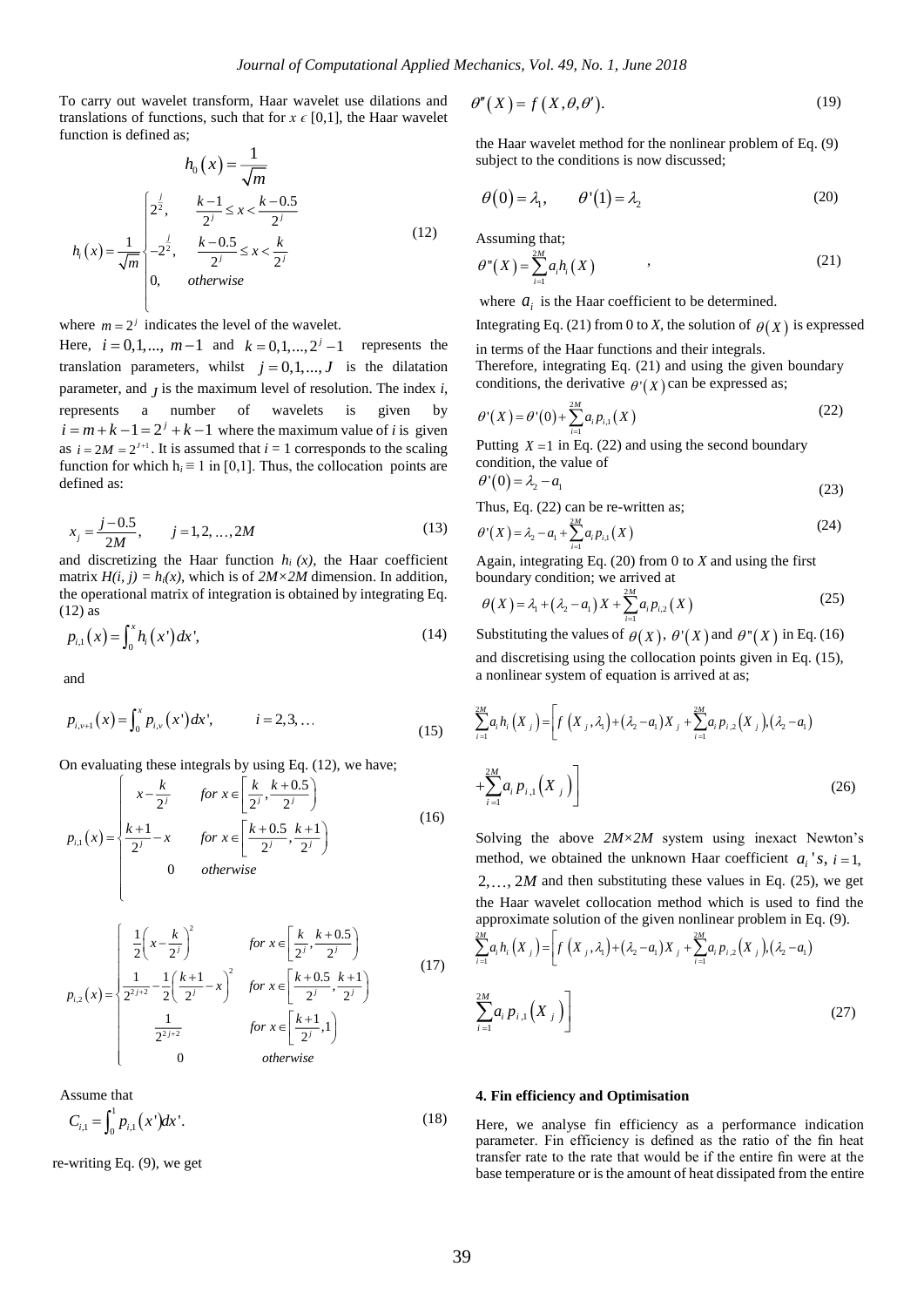fin to the maximum heat dissipated obtained if the fin base temperature is kept constant throughout the fin and is given by:

$$
\eta = \frac{\int_{0}^{L} Ph(T - T_{\infty})^{n+1} dx}{Ph(T_b - T_{\infty})}
$$
\n(28)

After non-dimensionalising Eq. (28), we have the dimensionless form of the efficiency as:

$$
\eta = \int_{0}^{1} \theta^{n+1} dX \tag{29}
$$

The optimization of the fin could therefore be achieved by either minimizing the volume (weight) for any required heat dissipation or maximizing the heat dissipation for any given fin volume. Thus, in this work, we adopt the latter by maximising the heat dissipated for any given fin volume. The constant fin volume is defined as  $V=A<sub>c</sub>b$ .

The heat dissipation per unit volume can be written as:

$$
\frac{q_f}{V} = \frac{\int_{0}^{L} Ph(T - T_{\infty})^{n+1} dx}{A_c b}
$$
\n(30)

The dimensionless form of Eq. (29) is given as

$$
Q_{f} = \frac{q_{f}}{k_{a}(\mathbf{T}_{b} - \mathbf{T}_{a})} \left(\frac{A_{p}}{V}\right) = \frac{PhA_{p} \int_{0}^{1} \theta^{n+1} dX}{k_{a} A_{c}}
$$
(31)

Eq. (31) could be written as;

$$
Q_f = \xi M^{2/3} \int_0^1 \theta^{n+1} dX
$$
 (32)

where  $A_p = \delta b$   $\xi = \left(\frac{2h\sqrt{A_p}}{k_a}\right)^{2/3}$  $A_p = \delta b$   $\xi = \left| \frac{2h\sqrt{A_p}}{k} \right|$ 

 $\left(2h,\overline{A}\right)$  $= \delta b \qquad \xi = \left( \frac{2R \sqrt{R_p}}{k_a} \right)$ 

The maximum heat dissipation value occurs at the condition when the optimum fin characteristics have been achieved. Therefore, the fin dimensions in this situation represent the optimum fin configuration per unit volume. With the volume constant, the optimization procedure is also carried out to fix the profile area  $A_p$  by first expressing  $Q_f$  $\sum_{k=0}^{\infty}$  as a function of the thermo-geometric parameter,  $M$  (or  $\sqrt{m}$  length *b*) and then searching for the optimum value of *M* or *b*.

#### **5. Results and Discussion**

As earlier pointed out, the exponent *n* represents the different transfer modes, such that when  $n = -1/4$ , it represents the laminar film boiling or condensation, it is laminar natural convection when  $n = 1/4$ , turbulent natural convection when  $n = 1/3$ , nucleate boiling when  $n = 2$ , and radiation when  $n = 3$ . However, when  $n = 1$ *0*, it implies a constant heat transfer coefficient. Therefore, Fig. 2a and b shows the effects of boiling conditions on the dimensionless temperature of the fin. From Fig. 2a and b, it is shown that the dimensionless temperature distribution fall monotonically along the length of the fin at various boiling condition parameter, *n*. At lower boiling condition parameter, more heat convects from the fin through its length and therefore more energy is efficiently

transferred through the length of the fin. It can therefore be implied that the performance of the fin is enhanced as the boiling condition parameter or the exponent decreases.



Fig. 2. Dimensionless temperature distribution in the fin at when: (a) M=1,  $\beta$ =0, Q=0,  $\gamma$ =0, (b) M=1,  $\beta$ =1, Q=0.8,  $\gamma$ =0.5



Fig.3 Dimensionless temperature distribution in the fin when (a)  $\beta$ =0.3, Q=0.2,  $\gamma$ =0.5 (b)  $\beta$ =0.9, Q=0.2,  $\gamma$ =0.5 (c)  $\beta$ =0.9, Q=0.2,  $\gamma$ =0.8 (d) β=0.3, Q=0.1,  $\gamma$ =0.2

Figs. 3(a) - (d) shows the effects of thermogeometric parameter, *M* (the ratio of convective heat transfer to conductive heat transfer at the base of the fin  $(h_b/k_b)$  on the straight fin under different nonlinear and internal heat generation conditions. As the thermogeometric parameter increases, the rate of heat transfer (the convective heat transfer) through the fin increases as the temperature in the fin drops faster as depicted in the figures. This is because as convective heat transferred at the base increases (or the base thermal conductivity decreases), *M* increases and consequently the temperature along the fin, especially at the tip of the fin decreases. Thus, it can be implied that; as the fin convective heat transfer increases, more heat is transferred by conduction through the fin thereby increasing the temperature distribution in the fin and consequently the rate of heat transfer.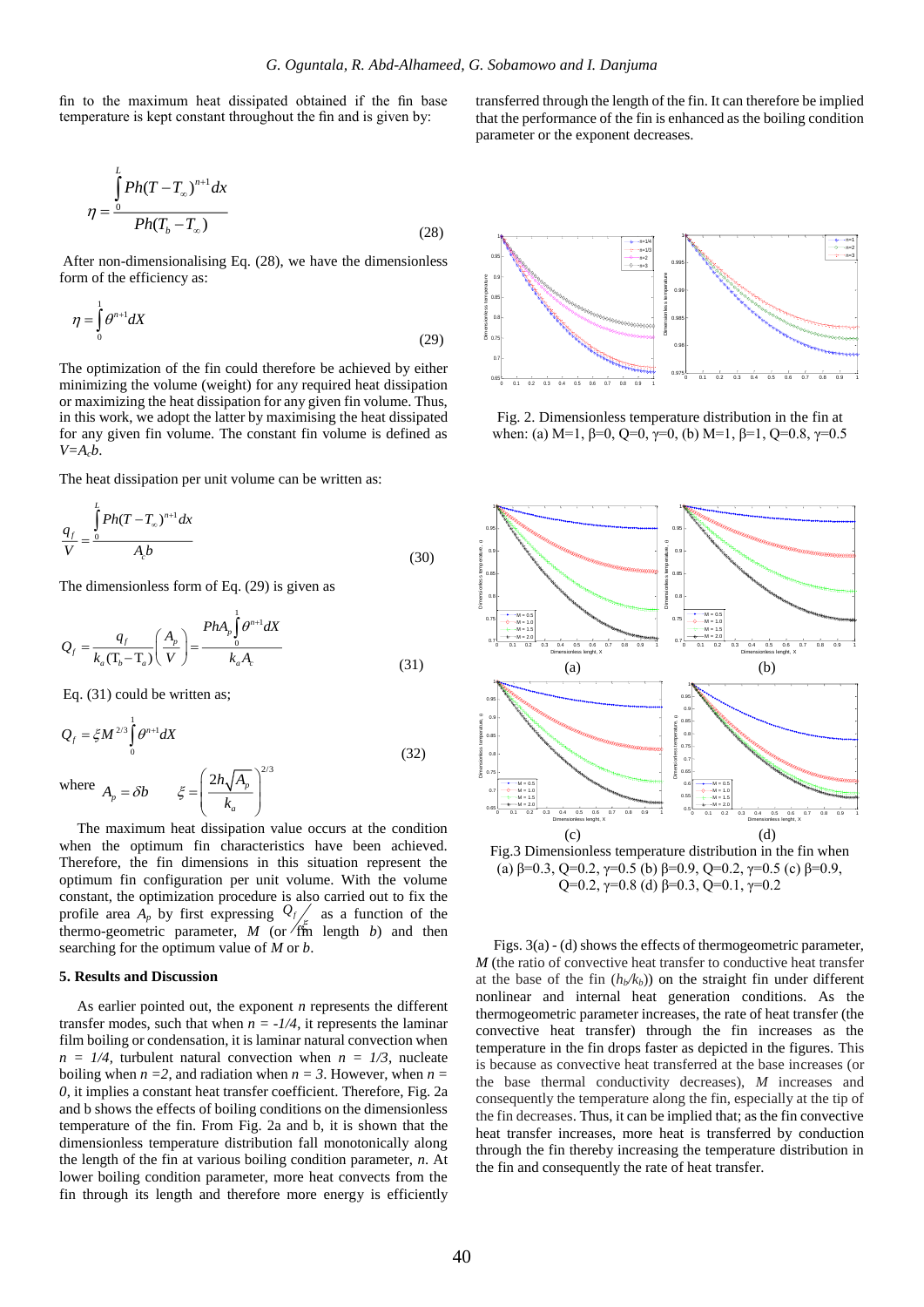

The effects of internal heat generation parameter on the temperature distribution are depicted in Figs. 4 and 5 while Fig. 6 shows the effects of internal heat generation on the fin thermal performance at different thermogeometric parameters. From these figures, internal heat generation parameter increases, as the temperature distribution of the fins decreases. Also, from Fig. 7, the effect of internal heat generation on the thermal efficiency of the fin is shown.



From Fig. 7, it can be seen that as *M* increases to a certain value, the dimensionless temperature distribution result in a negative value (i.e. thermal instability) at  $x=0$ , which contradicts an earlier assumption [\[19\]](#page-6-3). Maintaining the value of nonlinear thermal conductivity parameter, β while varying the value of the thermogeometric parameter, M produces inaccurate characteristic for larger values of the thermo-geometric variable. As earlier established in the literature [\[19,](#page-6-3) [33\]](#page-6-8), the increasing values of the thermo-geometric parameter tends towards negative values at the tip of the fin. The numerical solutions for the heat transfer in the fin, based on the assumption of the one-dimensional steady-state, heat conduction equation are not only inaccurate but are also thermally unstable as the fin thermo-geometric parameter, *M* exceeded a specific value [\[33\]](#page-6-8). Moreover, the thermal stability in the solution depicts that the adiabatic condition at the fin tip is not always maintained depending on the chosen parameter values as an investigation of their stability holds huge significance. Moreover, the decreasing value of *M* for thermal instability of the fin with constant thermal properties without internal heat generation is found to be around  $\sqrt{2}$  [\[19\]](#page-6-3). Furthermore, the thermal instability value for any particular value of the thermogeometric parameter decreases with increasing values of the thermal conductivity and internal heat generation parameter. Fig. 8 shows the limiting/critical values of the thermo-geometric parameter, *M* for each value of *n* under different multi-boiling heat transfer models. From Fig. 8, it can be seen that the critical values of *M* and *n* are also the values for which the no-flux flow boundary condition is satisfied at the tip of the fin, and for which accurate

solutions may be found. These thermal stability criteria as pointed out in this study are very important and of practical importance in the design of fins.



Fig. 8. Variation of thermogeometric parameter with multiboiling heat transfer mode parameter

Table 1: Limiting values of thermo-geometric parameter, M for thermal stability of different multi-boiling heat transfer modes

| n             | <b>Numerical method</b> | <b>Present study</b> |  |
|---------------|-------------------------|----------------------|--|
|               | (NM)                    | (HWCM)               |  |
| -4            | 1.2540                  | 1.2549               |  |
| $-3$          | 1.2398                  | 1.2398               |  |
| 0             | 1.6634                  | 1.6634               |  |
| 1/3           | 1.6883                  | 1.6832               |  |
| $\frac{1}{2}$ | 1.6950                  | 1.6951               |  |
| 1             | 1.589                   | 1.5892               |  |
| 2             | 1.458                   | 1.4583               |  |
| 3             | 1.341                   | 1.3412               |  |



Finally, to achieve optimum design parameter and criteria for the fin, Fig. 9 shows the dimensionless heat transfer *Q/ζ*, for a unit fin volume, with varying *M* from 1 and 2 for specified values of nonlinear thermal conductivity terms.  $\beta$  for the case of  $n=0$ , under a given profile area,  $A_p$ , the heat transfer first rises and then falls as the fin length increases. From the figure, it can be seen that the optimum fin length (i.e. when *Q/ζ* reaches a maximum value) increases as the non-linear thermal conductivity term,  $\beta$  increases. This also shows that the optimum value of *M* can be obtained based on the value of the non-linear term. Therefore, from the analysis, the optimum dimensions of the convection fin with variable thermal conductivity are established and the relative values of optimum *M* and  $\beta$  are shown in Fig. 10.

|  | Table 2: Comparison of results of fin-tip temperature |  |  |  |  |  |  |  |
|--|-------------------------------------------------------|--|--|--|--|--|--|--|
|--|-------------------------------------------------------|--|--|--|--|--|--|--|

|      | M    | NM       | <b>HWCM</b> |
|------|------|----------|-------------|
| 0.00 | 0.00 | 1.000000 | 1.000000    |
| 0.50 | 0.25 | 0.921090 | 0.921111    |
| 0.60 | 2.00 | 0.566280 | 0.566280    |
| 0.00 | 2.00 | 0.459098 | 0.459098    |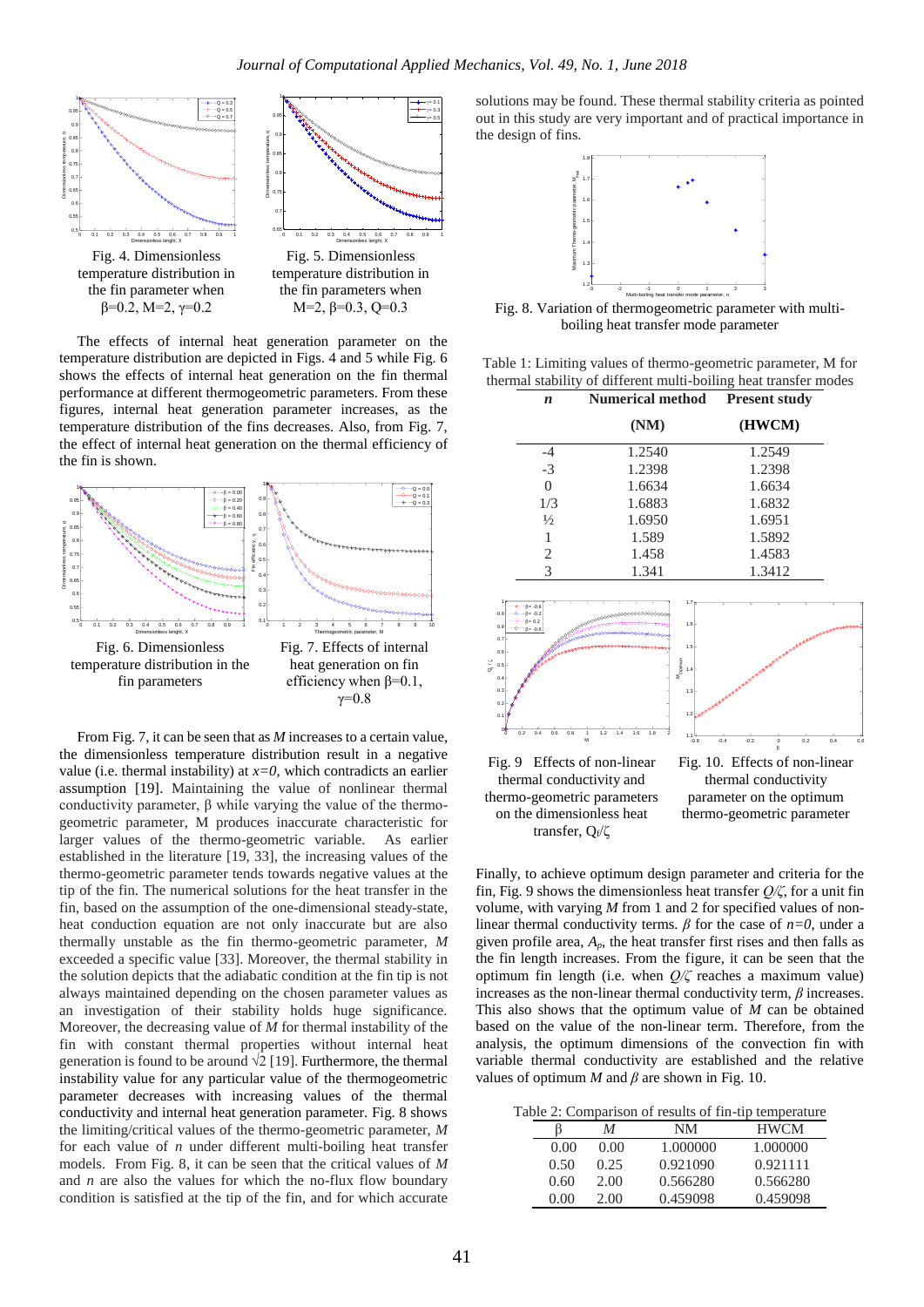Table 3: Comparison of results of temperature gradient at the fin

|      |      | base        |             |
|------|------|-------------|-------------|
|      | M    | NM          | <b>HWCM</b> |
| 0.00 | 0.00 | 0.000000    | 0.000000    |
| 0.50 | 0.25 | $-0.158000$ | $-0.157900$ |
| 0.60 | 2.00 | $-0.886849$ | $-0.886832$ |
| 0.00 | 2.00 | $-1.256367$ | $-1.256366$ |

Tables 2 and 3 show comparison of results using a numerical method (NM) and Haar wavelet collocation method (HWCM) for the fin-tip temperature and temperature gradient at the fin base, respectively when  $n=1$  and  $Q=0$ . From the computational results, as shown in the tables, it is established that there is good agreement between HWCM and the standard NM.

#### **6. Conclusion**

In this work, Haar wavelet collocation method is used to investigate the thermal performance, thermal stability and optimum design analyses of a longitudinal rectangular fin with temperature-dependent thermal properties and internal heat generation under multi-boiling heat transfer. The effects of the key controlling parameters on the thermal performance is investigated, established and discussed. The study establishes that the dimensionless temperature distribution falls monotonically along fin length for various boiling condition parameter, *n*. The study also establishes that as *M* increases to a certain value  $(x=0)$ , the dimensionless temperature distribution results in a negative value indicating thermal instability. In addition, we establish that as the convective heat transfer at the fin base increases, the thermogeometric parameter, *M* increases, which subsequently decreases the temperature along the fin, especially at the tip of the fin. Furthermore, the computational results obtained in this study are found to be in good agreement with the standard numerical solutions. The results of this work will enhance the optimum design of the fin for thermal performance.

#### **Nomenclature**

- *ar* aspect ratio
- *A* cross-sectional area of the fins,  $m<sup>2</sup>$
- *Bi* Biot number
- *h* heat transfer coefficient
- $h_b$  heat transfer coefficient at the base of the fin
- *H* dimensionless heat transfer coefficient at the base of the fin
- *j* geometric parameter
- *k* thermal conductivity of the fin material
- $k_b$  thermal conductivity of the fin material at the base of the fin
- *K* dimensionless thermal conductivity of the fin material
- *L* Length of the fin,
- *M* dimensionless thermo-geometric fin parameter
- *M<sup>2</sup>* thermo-geometric fin parameter
- *n* convective heat transfer power
- *P* perimeter of the fin,
- *T* Temperature
- *T∞* ambient temperature
- *Tb* Temperature at the base of the fin
- *x* fin axial distance
- *X* dimensionless length of the fin
- *Q* dimensionless heat transfer
- *qi* the uniform internal heat generation

#### **Greek Symbols**

- *β* thermal conductivity parameter or non-linear parameter
- *δ* thickness of the fin, m
- $\delta_{\rm b}$  fin thickness at its base.
- *γ* dimensionless internal heat generation parameter
- *θ* dimensionless temperature
- $\theta$ <sup>*b*</sup> dimensionless temperature at the base of the fin
- *η* efficiency of the fin
- *ε* effectiveness of the fin

#### **References**

- <span id="page-5-0"></span>[1] F. Khani and A. Aziz, "Thermal analysis of a longitudinal trapezoidal fin with temperature-dependent thermal conductivity and heat transfer coefficient," *Communications in Nonlinear Science and Numerical Simulation,* vol. 15, pp. 590-601, 2010/03/01/ 2010.
- <span id="page-5-1"></span>[2] P. L. Ndlovu and R. J. Moitsheki, "Analytical Solutions for Steady Heat Transfer in Longitudinal Fins with Temperature-Dependent Properties," *Mathematical Problems in Engineering,* vol. 2013, p. 14, 2013.
- <span id="page-5-2"></span>[3] A. Aziz, "Perturbation solution for convective fin with internal heat generation and temperature dependent thermal conductivity," *International Journal of Heat and Mass Transfer,* vol. 20, pp. 1253-1255, 1977/11/01/ 1977.
- <span id="page-5-3"></span>[4] A. Aziz and M. M. Rahman, "Thermal Performance of a Functionally Graded Radial Fin," *International Journal of Thermophysics,* vol. 30, p. 1637, July 30 2009.
- <span id="page-5-4"></span>[5] A. Campo and R. J. Spaulding, "Coupling of the methods of successive approximations and undetermined coefficients for the prediction of the thermal behaviour of uniform circumferential fins," *Heat and Mass Transfer,* vol. 34, pp. 461-468, April 01 1999.
- <span id="page-5-5"></span>[6] C.-H. Chiu and C. o.-K. Chen, "A decomposition method for solving the convective longitudinal fins with variable thermal conductivity," *International Journal of Heat and Mass Transfer,* vol. 45, pp. 2067-2075, 2002/05/01/ 2002.
- <span id="page-5-6"></span>[7] C. Arslanturk, "A decomposition method for fin efficiency of convective straight fins with temperature-dependent thermal conductivity," *International Communications in Heat and Mass Transfer,* vol. 32, pp. 831-841, 2005/05/01/ 2005.
- <span id="page-5-7"></span>[8] D. D. Ganji, "The application of He's homotopy perturbation method to nonlinear equations arising in heat transfer," *Physics Letters A,* vol. 355, pp. 337-341, 2006/07/10/ 2006.
- [9] J.-H. He, "An elementary introduction to the homotopy perturbation method," *Computers & Mathematics with Applications,* vol. 57, pp. 410-412, 2009/02/01/ 2009.
- [10] M. S. H. Chowdhury and I. Hashim, "Analytical solutions to heat transfer equations by homotopy-perturbation method revisited," *Physics Letters A,* vol. 372, pp. 1240-1243, 2008/02/18/ 2008.
- [11] M. S. H. Chowdhury, I. Hashim, and O. Abdulaziz, "Comparison of homotopy analysis method and homotopyperturbation method for purely nonlinear fin-type problems," *Communications in Nonlinear Science and Numerical Simulation,* vol. 14, pp. 371-378, 2009/02/01/ 2009.
- [12] A. Rajabi, "Homotopy perturbation method for fin efficiency of convective straight fins with temperaturedependent thermal conductivity," *Physics Letters A,* vol. 364, pp. 33-37, 2007/04/16/ 2007.
- <span id="page-5-8"></span>[13] M. Inc, "Application of homotopy analysis method for fin efficiency of convective straight fins with temperaturedependent thermal conductivity," *Mathematics and*